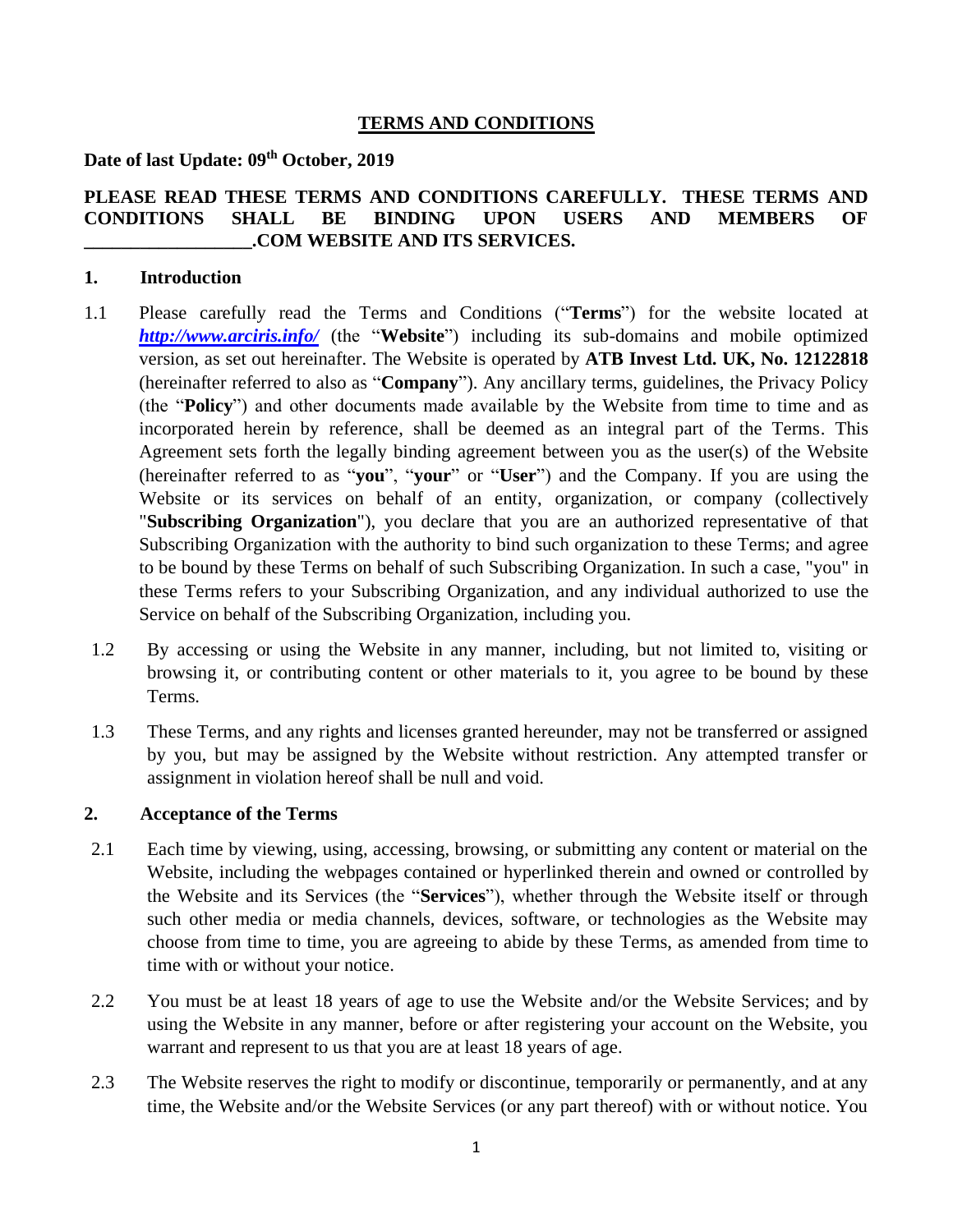agree that the Website shall not be liable to you or to any third party for any modification, suspension or discontinuance of the Website Services.

- 2.4 Website or the Website management may modify these Terms from time to time, and any change to these Terms will be reflected on the Website with the updated version of the Terms and you agree to be bound to any changes to these Terms when you use the Website or the Website Services. The Website may also, in its sole and absolute discretion, choose to alert via email all users with whom it maintains email information of such modifications.
- 2.5 Also, occasionally there may be information on the Website or within the Website Services that contains typographical errors, inaccuracies or omissions that may relate to service descriptions, pricing, availability, and various other information, and the Website management reserves the right to correct any errors, inaccuracies or omissions and to change or update the information at any time, without prior notice.
- 2.6 When you register an account on the Website and/or upload, submit, enter any information or material to the Website or use any of the Website Services, you shall be deemed to have agreed to and understand the Terms.
- 2.7 The Website uses cookies and by using the Website in any manner whatsoever, you also agree and consent to the use of cookies in accordance with the privacy policy and cookies policy.

IF YOU DO NOT AGREE TO THESE TERMS OF USE, THEN YOU MAY NOT USE THE WEBSITE.

# **3. Account Registration and Membership**

- 3.1 In order to use some or all of the functionalities and Services provided through the Website, you may be required to register an account with the Website. At the time of registration of account, you will be asked to complete a registration form which shall require you to provide personal information such as name, address, phone number, email address, Telegram username and any other personal information as may be required under the Privacy Policy.
- 3.2 Upon verification of your details, the Website may grant you the membership and register your account.
- 3.3 You represent, warrant and covenant that:
	- (i) you have full power and authority to accept these Terms, to grant any license and authorization and to perform any of your obligations hereunder;
	- (ii) (ii) you will undertake the use the Website and Services for business or personal purposes only; and
	- (iii) (iii) the address you provide when registering is the principal place of business of your business entity, or your personal address.
	- 3.3.1 You must not allow any other person to use your account to access the Website.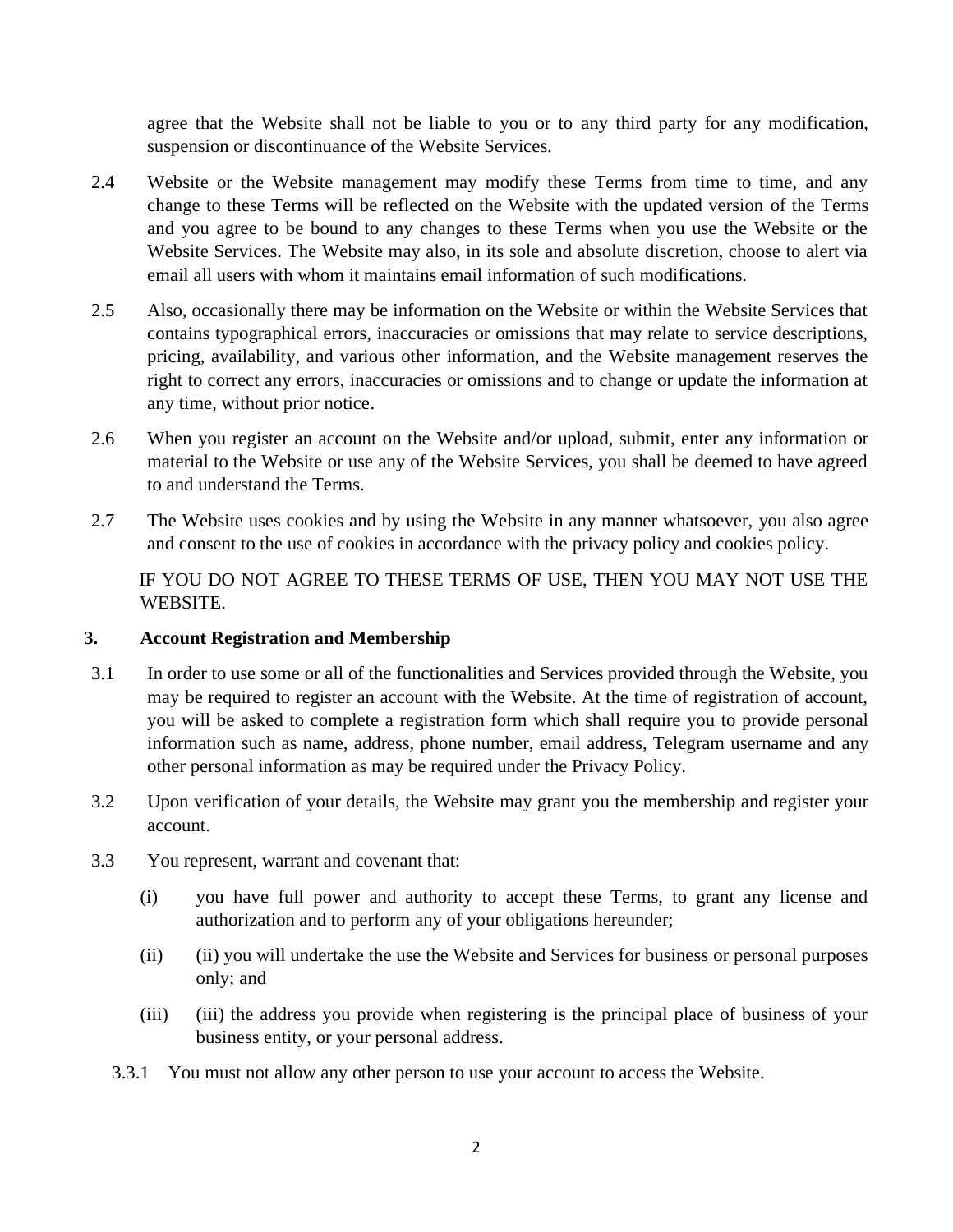- 3.3.2 You must notify us in writing immediately if you become aware of any unauthorised use of your account.
- 3.3.3 You must not use any other person's account to access the Website, unless you have that person's express written permission to do so.

## **4. User IDs and passwords**

- 4.1 If you register for an account with the Website, you will be asked to choose a user ID and password. Your user ID must not be misleading and must comply with the content rules set out in this document; you must not use your account or user ID for or in connection with the impersonation of any person.
- 4.2 You shall be responsible to maintain the confidentiality of your password and shall be responsible for all uses via your registration and/or login, whether authorized or unauthorized by you. You agree to immediately notify us of any unauthorized use or your registration, user account or password.
	- 4.3 You must notify the Website by filling the form available on the Website or emailing us at support@Arciris.info, if you have reason to believe that your account is no longer secure for any reason (for example, in the event of a loss, theft or unauthorized disclosure or use of your password).
- 4.4 You are responsible for any activity and content on the account arising out of any failure to keep your password confidential, and may be held liable for any losses arising out of such a failure.
- 4.5 Registration data and other personally identifiable information that we may collect is subject to the terms of our Privacy Policy.

# **5. Our obligations to you**

- 5.1 The Services and digital content are provided to you on an "as is" basis. You accept responsibility for selection of the Services to achieve your intended results and acknowledge that the Services have not been developed to meet your individual requirements.\
- 5.2 Due to the nature of software, we cannot warrant that your use of the Services will be uninterrupted or error-free. Whilst we take all reasonable precautions to ensure that the Services are secure, we cannot guarantee that the Services are immune from various forms of attack by malicious third parties.
- 5.3 During periods of high demand users may experience transaction delays or (in a minority of circumstances) failures. You acknowledge that the Services may be subject to limitations, delays and other problems inherent in the use of blockchain technology and internet communications facilities.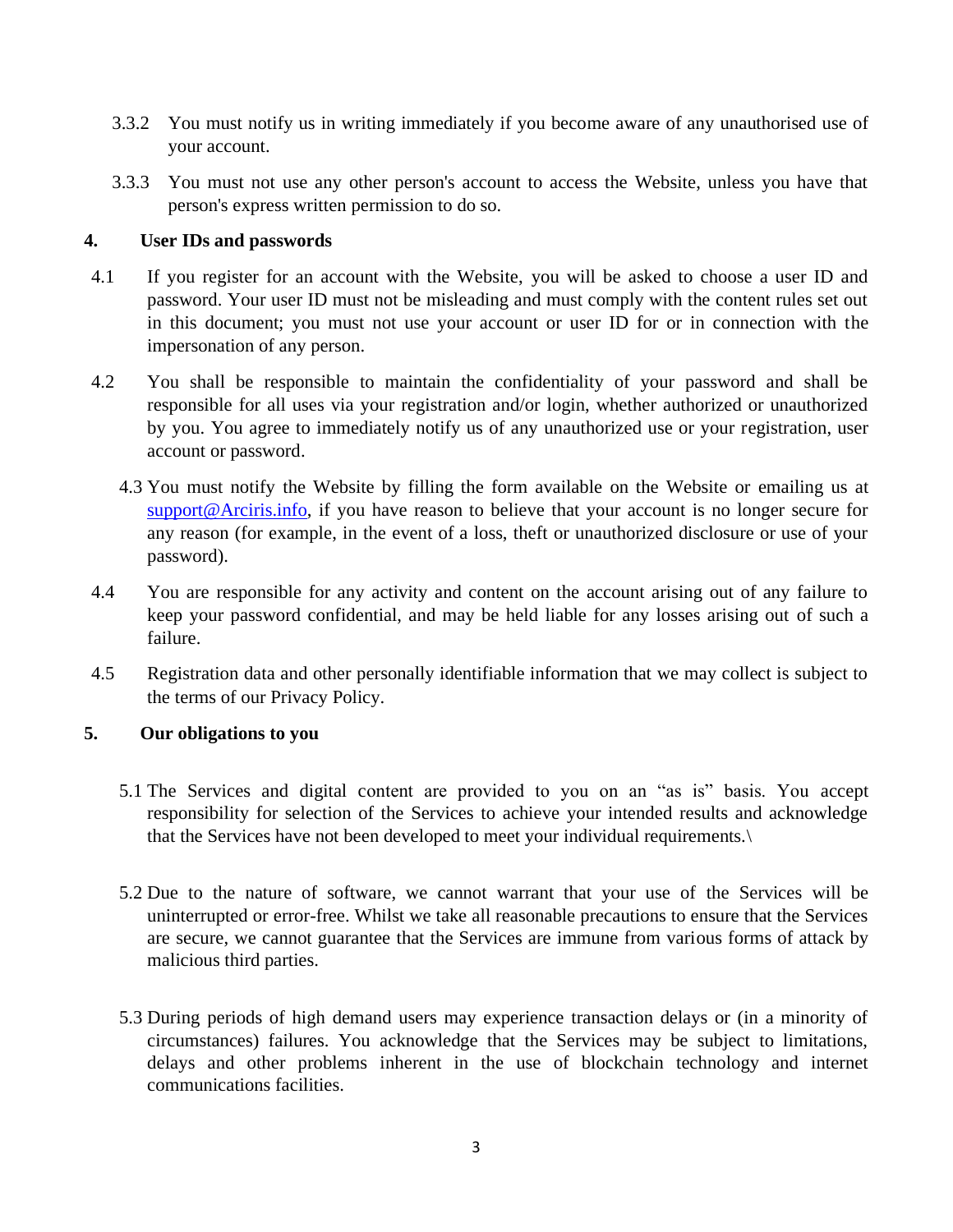5.4 We may limit or restrict your access to the Services:

- i. in order to perform maintenance, updates or improvements;
- ii. subject to balance limits and anti-money laundering due diligence checks; or
- iii. otherwise in accordance with legislation in force from time to time.

To the extent permitted by law, we exclude all conditions, warranties, representations or other terms which may apply to these terms, the Services or the Digital Content, whether express or implied.

#### **6. Prohibited uses**

6.1 You must use the Website services only for lawful purposes. You must not use the services or digital content:

- i. In any way that breaches any applicable local, national or international law or regulation.
- ii. In any way that is unlawful or fraudulent, or has any unlawful or fraudulent purpose or effect.
- iii. For the purpose of harming or attempting to harm anyone in any way.
- iv. To transmit, or procure the sending of, any unsolicited or unauthorized advertising or promotional material or any other form of similar solicitation (spam).
- v. To knowingly transmit any data, send or upload any material that contains viruses, Trojan horses, worms, time-bombs, keystroke loggers, spyware, adware or any other harmful programs or similar computer code designed to adversely affect the operation of any computer software or hardware.
- 6.2 You also agree not to access without authority, interfere with, damage or disrupt:
	- i. any equipment or network on which the services or digital content are stored or installed;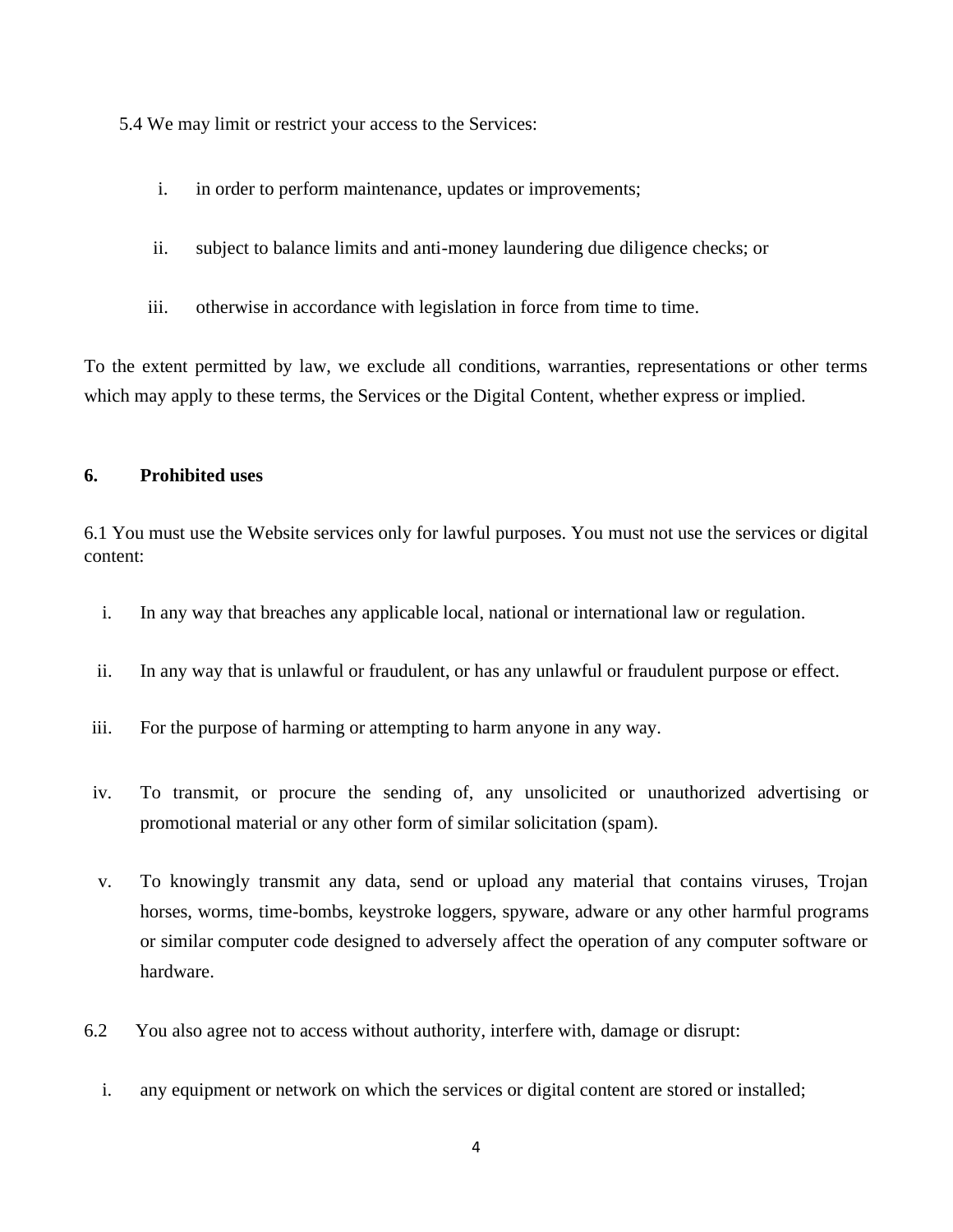- ii. any software used in the provision of the services; or
- iii. any equipment or network or software owned or used by any third party.

Where your use of the services is unlawful we will report such activities to the relevant legal, regulatory or enforcement authorities. We will co-operate with those authorities during any subsequent investigation or prosecution.

## **7. Personal profiles**

- 7.1 All information that you supply as part of a personal profile on the website must be true, accurate, current, complete and non-misleading.
- 7.2 You must keep your personal profile on the website up to date.

## **8. Electronic Signature Consent**

- 8.1 You agree that your "Electronic Signature" is the legal equivalent of your manual signature for this Agreement, thereby indicating your consent to do business electronically.
- 8.2 By clicking on the applicable button in the Website, you will be deemed to have executed these Terms electronically via your Electronic Signature with Company; effective on the date you first click to accept these Terms.

### **9. Electronic Delivery of Communications**

- 9.1 You agree to receive communications from Website in electronic form. Such electronic communications may include, but will not be limited to, any and all current and future notices and/or disclosures that various laws or regulations require that we provide to you, as well as such other documents, statements, data, records and any other communications regarding your relationship with the Website.
- 9.2 You accept that the electronic documents, files and associated records provided via your account with Website are reasonable and proper notice, for the purpose of any and all laws, rules, and regulations, and you acknowledge and agree that such electronic form fully satisfies any requirement that such communications be provided to you in writing or in a form that you may keep. Website reserves the right to require ink signatures on hard copy documents from the related parties, at any time.

### **10. Anti Money Laundering and Terrorist Financing**

Pursuant to our obligations under global anti-money laundering and counter-terrorist financing legislation, we may require to undertake due diligence, source of funds and users of the Services and Digital Content. We may use third party providers to assist us with these due diligence checking.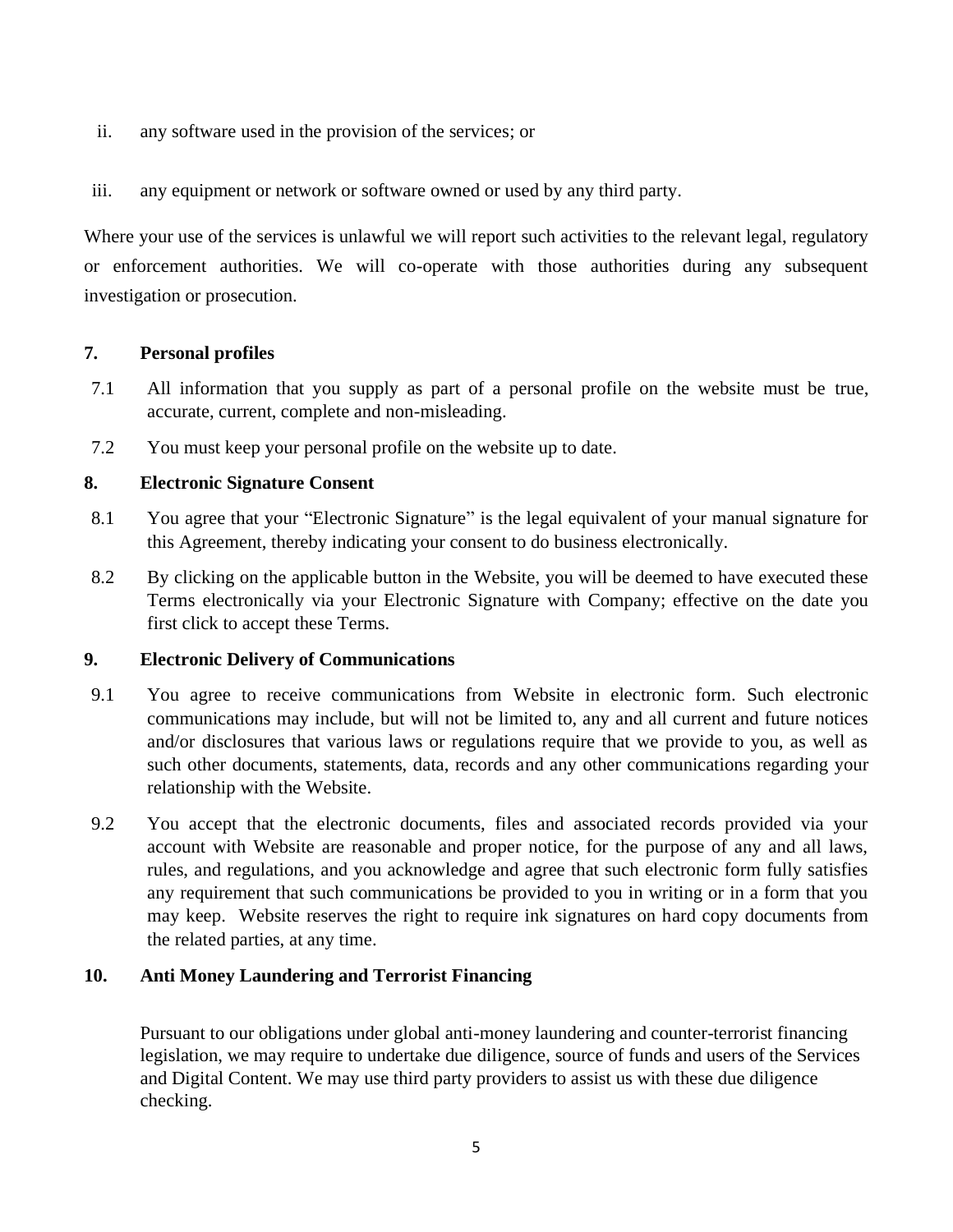- 10.1 If you wish to access certain functionality within the Services, we may require additional disclosures of information from you. The information we request may include personal information, including, but not limited to, your name, postal address, e-mail address, telephone number, date of birth, country of origin, tax identification number, government issues identification number, and bank account information and in certain circumstances proof of source of funds.
- 10.2 You must comply with our due diligence requirements in order to continue using the Services. If you fail to do so we may withdraw or suspend your right to use the Services or Website without further liability to you.

#### **11. User Responsibility**

- 11.1 Users are solely responsible for all of the transactions conducted on, through or as a result of use of the Website or Services.
- 11.2 You agree that the use of the Website and/or the Website Services on the Website is subject to all applicable local, state and federal laws and regulations. You also agree:
	- i. not to access the Website or services using a third-party's account/registration without the express consent of the account holder;
	- ii. not to use the Website for illegal purposes;
	- iii. not to commit any acts of infringement on the Website or with respect to content on the Website;
	- iv. not to copy any content for republication in print or online;
	- v. not to create reviews or blog entries for or with any purpose or intent that does not in good faith comport with the purpose or spirit of the Website;
	- vi. not to attempt to gain unauthorized access to other computer systems from or through the Website;
	- vii. not to interfere with another person's use and enjoyment of the Website or another entity's use and enjoyment of the Website;
	- viii. not to upload or transmit viruses or other harmful, disruptive or destructive files; and/or
	- ix. not to disrupt, interfere with, or otherwise harm or violate the security of the Website, or any services, system restores, accounts, passwords, servers or networks connected to or accessible through the Website or affiliated or linked website.
	- x. not to use the Website in any way or take any action that causes, or may cause, damage to the Website or impairment of the performance, availability or accessibility of the Website;
	- xi. not to use the Website in any way that is unlawful, illegal, fraudulent or harmful, or in connection with any unlawful, illegal, fraudulent or harmful purpose or activity;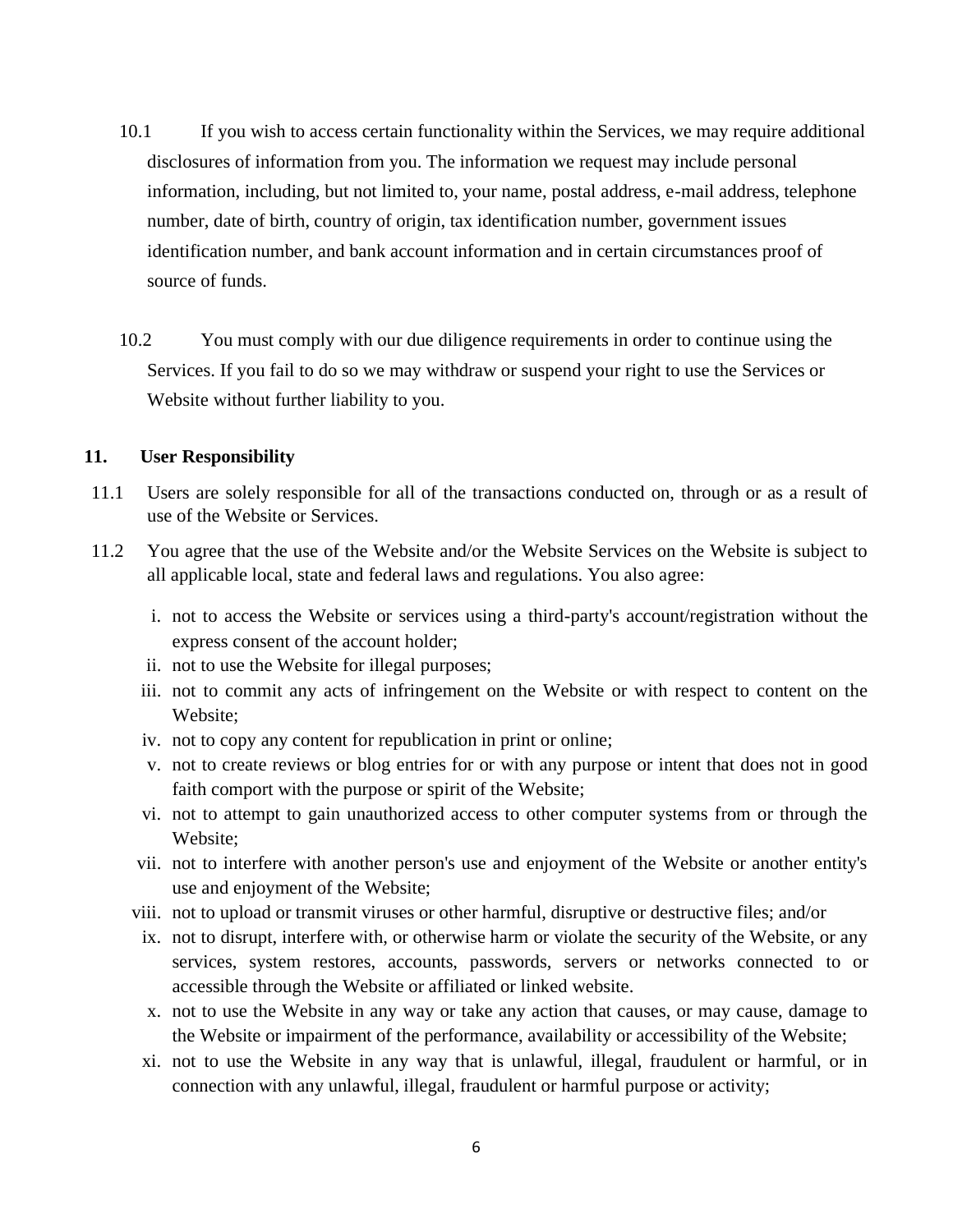- xii. not to use se the Website to copy, store, host, transmit, send, use, publish or distribute any material which consists of (or is linked to) any spyware, computer virus, Trojan horse, worm, keystroke logger, rootkit or other malicious computer software;
- xiii. not to conduct any systematic or automated data collection activities (including without limitation scraping, data mining, data extraction and data harvesting) on or in relation to the Website without the express written consent of the Website owner;
- xiv. not to access or otherwise interact with the Website using any robot, spider or other automated means;
- xv. not to violate the directives set out in the robots.txt file for the website;
- xvi. not to use data collected from the website for any direct marketing activity (including without limitation email marketing, SMS marketing, telemarketing and direct mailing);
- xvii. not to infringe these Terms or allow, encourage or facilitate others to do the same;
- xviii. not to plagiarize and/or infringe the intellectual property rights or privacy rights of any third party;
- xix. not to disturb the normal flow of Services provided within the Website;
- xx. not to create a link from the Website to another website or document without Company's prior written consent;
- xxi. not to obscure or edit any copyright, trademark or other proprietary rights notice or mark appearing on the Website;
- xxii. not to create copies or derivate works of the Website or any part thereof;
- xxiii. not to reverse engineer, decompile or extract the Website's source code;
- xxiv. not to remit or otherwise make or cause to deliver unsolicited advertising, email spam or other chain letters;
- xxv. not to collect, receive, transfer or disseminate any personally identifiable information of any person without consent from title holder; and/or
- xxvi. not to pretend to be or misrepresent any affiliation with any legal entity or third party.
- 11.3 In addition to the above clause, unless specifically endorsed or approved by the Website, the following uses and activities of and with respect to the Website and the Website Services are prohibited:
	- i. criminal or tortuous activity, including child pornography, fraud, trafficking in obscene material, drug dealing, gambling, harassment, stalking, spamming, copyright infringement, patent infringement, or theft of trade secrets;
	- ii. transmitting chain letters or junk email;
	- iii. engaging in any automated use of the Website or the Website Services.
	- iv. interfering with, disrupting, or creating an undue burden on the Website or the Website Services or the networks or services connected or linked thereto;
	- v. attempting to impersonate another user or person;
	- vi. using the username of another user;
	- vii. selling or otherwise transferring your profile;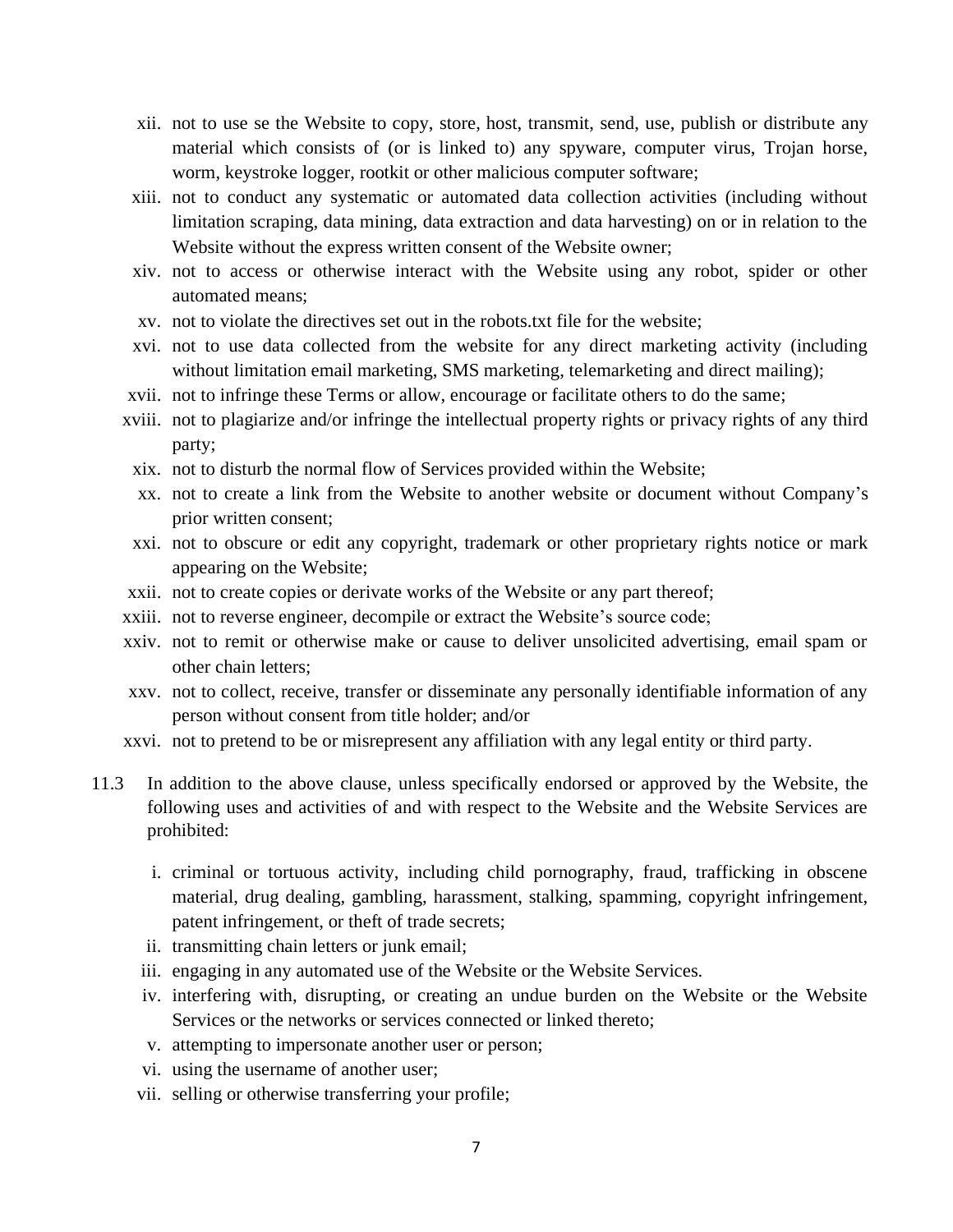- viii. using any information obtained from the Website or the Website Services in order to harass, abuse, or harm another person;
- ix. deciphering, decompiling, disassembling or reverse engineering any of the software comprising or in any way making up a part of the Website or the Website Services;
- x. attempting to bypass any measures of the Website or the Website Services designed to prevent or restrict access to the Website or the Website Services, or any portion of the Website or the Website Services;
- xi. harassing, annoying, intimidating or threatening any the Website employees or agents engaged in providing any portion of the Website Services;
- xii. using the Website and/or the Website Services in any manner inconsistent with any and all applicable laws and regulations.
- xiii. Using data collected from the website to contact individuals, companies or other persons or entities.
- xiv. Supplying false, untrue, expired, incomplete or misleading information through the Website.
- 11.4 You also acknowledge and accept that any violation of the aforementioned provisions may result in the immediate termination of your access to the Website and use of our Services, without refund, reimbursement, or any other credit on our part. Access to the Website may be terminated or suspended without prior notice or liability of Company. You represent and warrant to us that you have all right, title, and interest to any and all content you may post, upload or otherwise disseminate through the Website. You hereby agree to provide Company with all necessary information, materials and approval, and render all reasonable assistance and cooperation necessary for our Services.

### **12. Third party websites**

- 12.1 The Website includes hyperlinks to other websites owned and operated by third parties; such hyperlinks are not recommendations. Goods and services of third parties may be advertised and/or made available on or through this web site. Representations made regarding products and services provided by third parties are governed by the policies and representations made by these third parties. The Website shall not be liable for or responsible in any manner for any of your dealings or interaction with third parties.
- 12.2 The management of the Website has no control over third party websites and their contents, and subject to the Terms it accepts no responsibility for them or for any loss or damage that may arise from your use of them.
- 12.3 The Website may contain links from third party websites. External hyperlinks to or from the site do not constitute the Website's endorsement of, affiliation with, or recommendation of any third party or its website, products, resources or other information. The Website is not responsible for any software, data or other information available from any third party website. You are solely responsible for complying with the terms and conditions for the third party sites. You acknowledge that Company shall have no liability for any damage or loss arising from your access to any third party website, software, data or other information.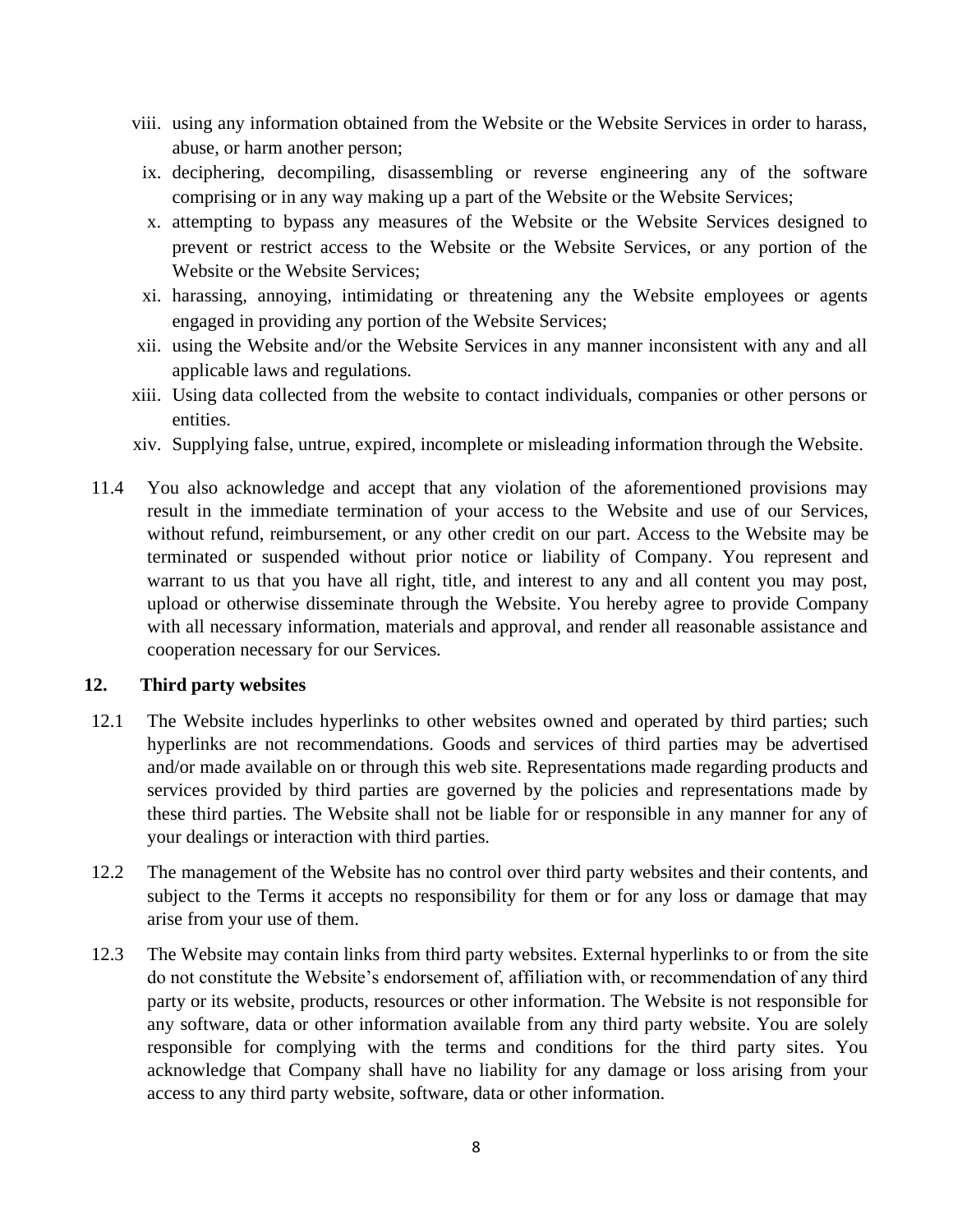12.4 We do not always review the information, pricing, availability or fitness for use of such products and services and they will not necessarily be available or error free or serve your purposes, and any use thereof is at your sole risk. We do not make any endorsements or warranties, whether express or implied, regarding any third party websites (or their products and services). Any linked websites are ruled by their privacy policies, terms and conditions and legal disclaimers. Please read those documents, which will rule any interaction thereof.

## **13. Third party rights**

- 13.1 A contract under the Terms is for our benefit and your benefit, and is not intended to benefit or be enforceable by any third party.
- 13.2 The exercise of the Parties' rights under a contract under the Terms is not subject to the consent of any third party.
- 13.3 You agree not to; modify, copy, distribute, transmit, display, perform, reproduce, publish, license, create derivative works from, transfer, scrape, gather, market, rent, lease, re-license, reverse engineer, or sell any information published by other users without the original publishers written consent.

### **14. License**

- 14.1 By posting or displaying any information, content or material on the Website or providing any user generated **content** to Website (herein referred to as "**User Content**"), you thereto grant an irrevocable, perpetual, worldwide, royalty-free., and sub-licensable license to Website, in order for to display, transmit, distribute, reproduce, publish, duplicate, adapt, modify, translate, create derivative works, and otherwise use any or all of the User Content in any form, media, or technology now known or not currently known in any manner and for any purpose which may be beneficial to the operation of the Website, the provision of any Services and/or the business of the User. You represent, confirm and warrant to Company that you have all the rights, power and authority necessary to grant the above license.
- 14.2 You hereby grant to Company and its affiliates, an unlimited, non-exclusive, assignable, transferable, sub-licensable, irrevocable, royalty free, perpetual and for all the countries and territories in the world, right and license to use any feedback, suggestion, enhancement, request, recommendation, correction or comment provided by you to Company regarding the Website, and to exploit and otherwise incorporate it into the Website.

### **15. Ownership**

- 15.1 The trademarks, copyright, service marks, trade names and other intellectual and proprietary notices displayed on the Website are the property of – or otherwise are licensed to – Company or its licensors or affiliates, whether acknowledged (or not), and which are protected under intellectual and proprietary rights throughout the world. Respective title holders may or may not be affiliated with us or our affiliates, partners and advertisers.
- 15.2 No section hereof shall be construed as intent to grant to you any interest in the Website or our Services, in whole or in part. All content and materials included as part of the Services, such as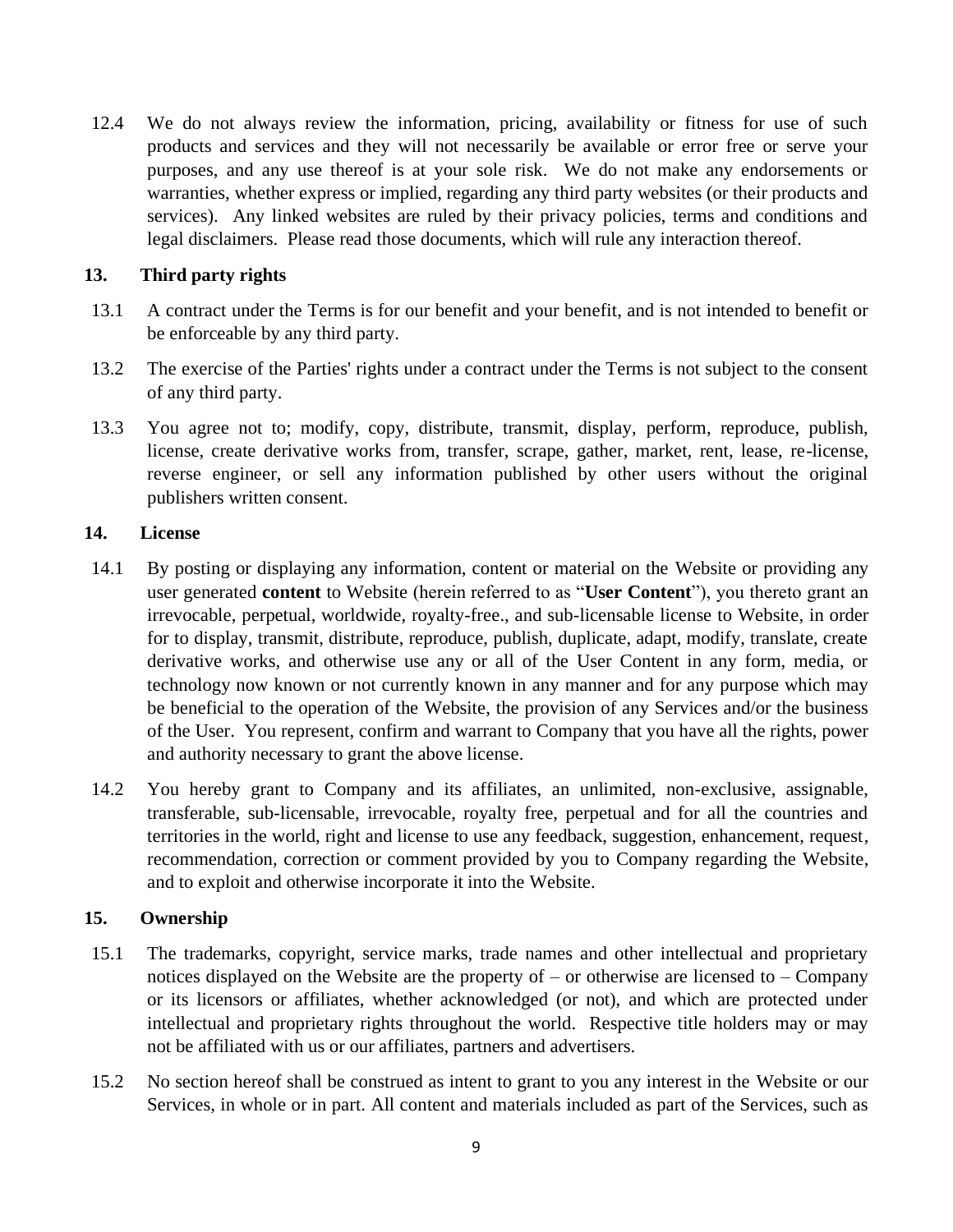images, photographs, graphics, texts, forms, lists, charts, guidelines, data, logos, code, icons, videos, audio and other content are the property of, are licensed to or are otherwise duly available to Company, its affiliates, its licensors or to the appertaining third party copyrights holder.

15.3 You acknowledge and agree that any and all infringing use or exploitation of copyrighted content in the Website and our Services may cause us, our affiliates, licensors or content providers irreparable injury, which may not be remedied solely at law, and therefore our affiliates, licensors or content providers may seek remedy for breach of these Terms, either in equity or through injunctive or other equitable relief.

# **16. Term and Termination**

- 16.1 The term hereof shall begin on the date that comes first among: (i) first access to the Website; (ii) your first access or execution of our Services; or (iii) Company begins providing its Services to you.
- 16.2 The term hereof will automatically end on the earlier date of either your: (i) account deactivation, suspension, freezing or deletion; (ii) access termination or access revocation for our Services or the Website; (iii) Company's termination of these Terms or its Services, at its sole and final discretion; (iv) the termination date indicated by Company to you from time to time; or (v) Company' decision to make the Website or Services no longer available for use, at its sole and final discretion.
- 16.3 If you engage in Prohibited Conduct or otherwise violate any provision of the Terms or any other legal document agreed upon by you including but not limited to Token Sales Agreement and Privacy Policy, your permission to use the Website and Service will automatically terminate and you will no longer be eligible to use the Website and Services.
- 16.4 You also agree that we may, at any time and without notice to you, suspend or revoke your access to and use of the Website and Services, and any accounts you may have including: (i) where we determine in our sole discretion that such action is reasonable in order to comply with legal requirements or to protect the rights or interests of Company or any third party; or (ii) in connection with any general discontinuation of the Service.
- 16.5 We will have no liability whatsoever on account of any change to the Website or Service or any suspension or revocation of your access to or use of the Website or Service. You may terminate your account at any time by visiting our Help Center. If you are unable to log-in to the Help Center please send an email to support@Arciris.info.
- 16.6 Upon expiration of these Terms or termination of your subscription to our Services, you shall thereafter immediately cease any and all use of our Services, along with any and all information and data collected therefrom.

### **17. Amendments**

17.1 Company hereby reserves the right to update, modify, change, amend, terminate or discontinue the Website, the Terms and/or the Policy, at any time and at its sole and final discretion.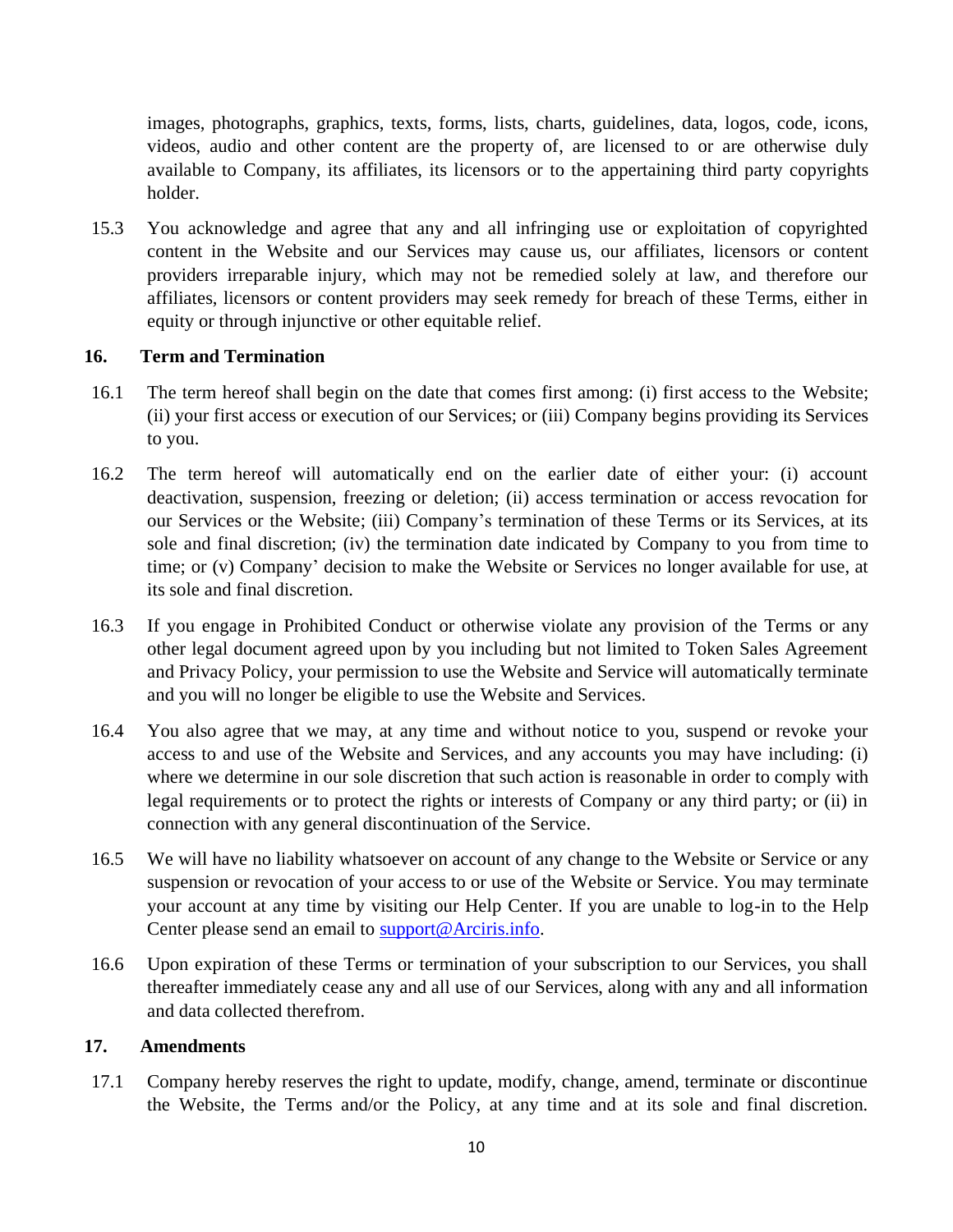Company may change the Website's functionalities and (any) applicable fees at any time. Any changes to these Terms will be displayed in the Website, and we may notify you through the Website or by email. Your use of our Services after the effective date of any update– either by an account registration or simple use – thereby indicates your acceptance thereof.

## **18. No Warranty**

- 18.1 Your use of our Website is at your own risk, and therefore you hereby acknowledge and agree that our Website and Services are provided "as is", "with all faults", and "as available", including all content, guides, checklists, reference guides, sample filing forms, software, materials, services, functions and/or information made available thereby. It shall be your own responsibility to ensure that the Services or information available through this Website meet your specific requirements.
- 18.2 Neither Company, nor its affiliates, subsidiaries, officers, employees and agents warrantee that the Website will be error-free, uninterrupted, secure, or produce any particular results; or that any listing, purchase, order, amount, information, guide, sheet, checklist and/or content will be current, measured useful and/or valid, or that it will produce any particular results or that the information obtained therefrom will be reliable or accurate. No advice or information given by Company or its employees, affiliates, contractors and/or agents shall create a guarantee. No warranty or representation is made with regard to such services or products of third parties contacted on or through the Website. In no event shall Company or our affiliates be held liable for any such services.
- 18.3 Neither Company, nor its affiliates, licensors, owners, subsidiaries, brands or advertisers are a professional advisor in any industry. The results described in the Website are not typical and will vary based on a variety of factors outside the control of Company. Your use of any information and/or materials on this Website is entirely at your own risk, for which we shall not be held liable.

### **19. Disclaimer of Damages**

- 19.1 In no event shall Company be liable to you or to any third party for any direct, indirect, incidental, consequential, special, exemplary or punitive damages, including but not limited to: (i) damages for business interruption, loss of profits, loss of data, computer or software failure or inaccessibility or any other type of personal damages or losses arising out of or related to your use of or inability to use the Website, including negligence; (ii) infringement of third party intellectual property rights; and (iii) claims by any party that they are entitled to defense or indemnification in relation to assertions of rights, demands or claims by third party rights claimants.
- 19.2 The aforementioned limitation of damage liability, shall be in force regardless of however caused or however awarded, regardless of the theory of liability applied (including contract, warranty or tort), whether active, passive or imputed, including negligence, strict liability, product liability or other legal theory, regardless of the product or service offered by action or inaction by merchant; and even if you have been advised of such possibility.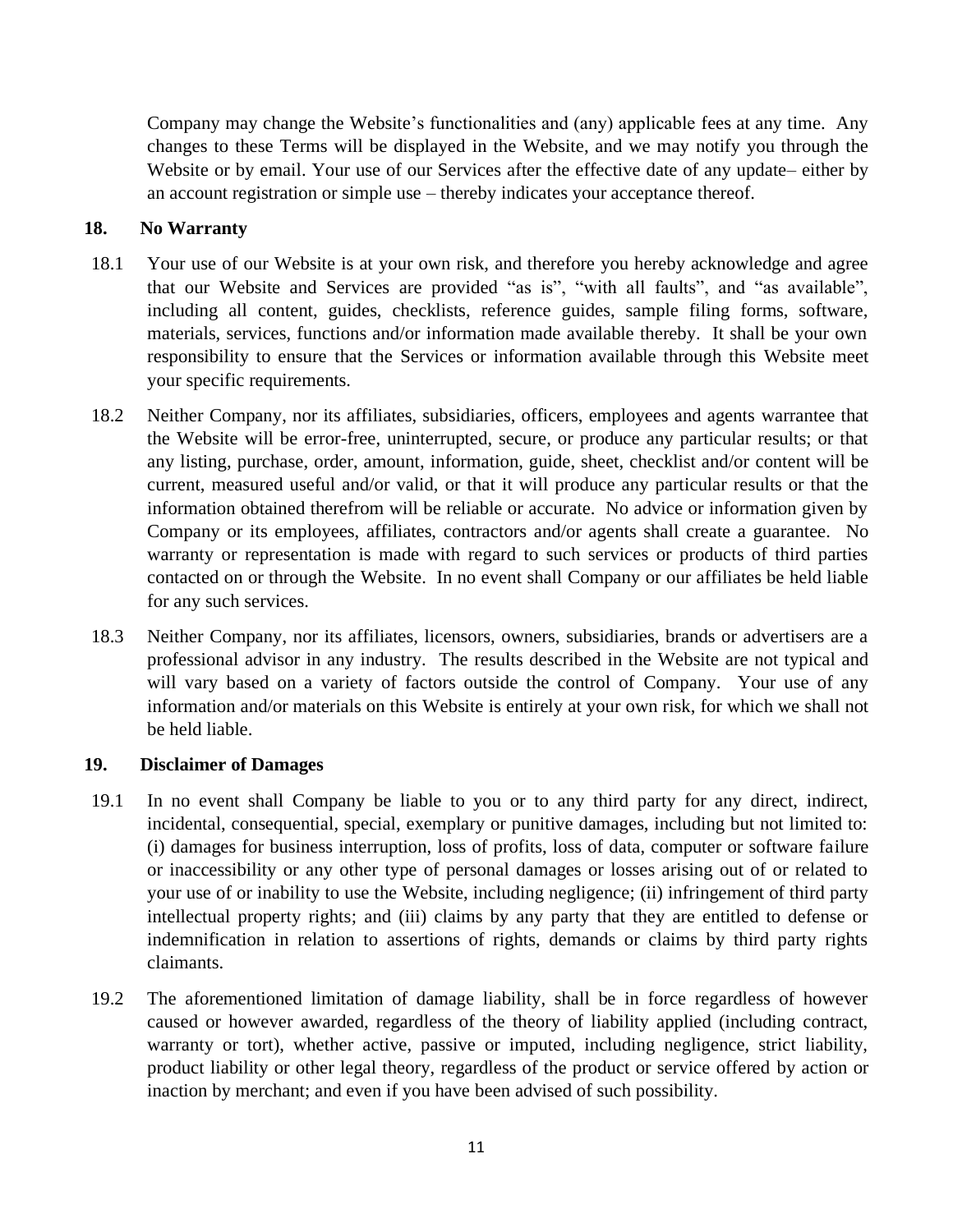19.3 To the fullest extent allowable under applicable law, Company hereby expressly disclaims any and all representations and warranties of any kind with respect to the Website, including any and all liability arising out of or related to any purported facts or information and description of any information, products and/or Services displayed on our Website, including all warranties of any kind, whether express or implied; including, without limitation, warranties of title, merchantability, accuracy, completeness, condition, quality, durability, performance, accuracy, reliability, suitability, fitness for a particular purpose or non-infringement.

#### **20. Indemnification**

- 20.1 You agree to indemnify, defend and hold Company and its independent contractors, affiliates, subsidiaries, officers, employees and agents, and their respective employees, agents and representatives, harmless from and against any and all actual or threatened proceedings (at law or in equity), suits, actions, damages, claims, deficiencies, payments, settlements, fines, judgments, costs, liabilities, losses and expenses (including, but not limited to, reasonable expert and attorney fees and disbursements) arising out of, caused or resulting from: (i) your conduct and any user content; (ii) your violation of these Terms or the Policy; and (iii) your violation of the rights of any third-party.
- 20.2 You indemnify the Website and its management for any time that the Website may be unavailable due to routine maintenance, updates or any other technical or non-technical reasons. You agree to indemnify the Website and its management for any error, omission, interruption, deletion, defect, delay in operation or transmission, communication line failure, theft or destruction or unauthorized access to your published content, damages from lost profits, lost data or business interruption.
- 20.3 You hereby indemnify the Website and its management and will not hold them responsible for copyright theft, reverse engineering and use of your content by other users on the website.

### **21. Certain Risks Relating to Website Services:**

 The Website services are not being structured or sold as securities or any other form of investment contract or product. Accordingly, none of the information presented on the Website is intended to form the basis for any investment decision, and no specific recommendations are intended. The Website expressly disclaims any and all responsibility for any direct or consequential loss or damage of any kind whatsoever arising directly or indirectly from: (i) reliance on any information contained here, (ii) any error, omission or inaccuracy in any such information or (iii) any action resulting from such information.

#### **22. Unsolicited Transfers to us**

Where unsolicited transfers of ACI or any cryptocurrency are made to any Online Wallet or wallet owned or operated by us, we are under no obligation or duty to return such ACI or other cryptocurrency and such funds may be retained, suspended or isolated in some other way at our discretion, pending investigation and/or resolution of the underlying reasons for that unsolicited transfer.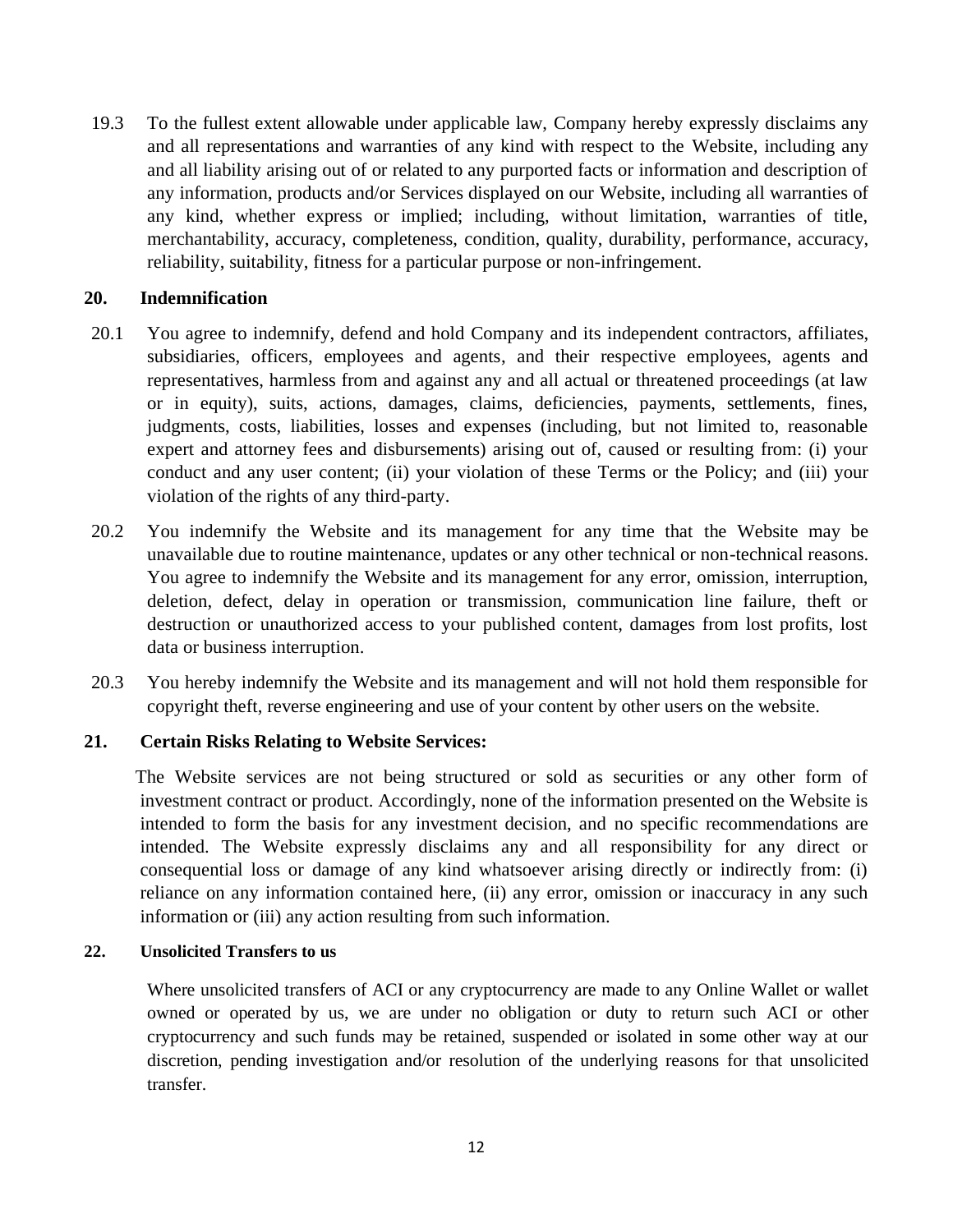Where we have reason to believe that an unsolicited transfer of cryptocurrency may involve an attempt to conduct unlawful activities, we will report such transfers to the relevant legal, regulatory or enforcement authorities. We will co-operate with those authorities during any subsequent investigation or prosecution.

# **23. Intellectual property rights**

In this clause, "Intellectual Property Rights" means all patents, utility models, rights to inventions, copyright and related rights, trade marks and service marks, trade names and domain names, rights in get-up, goodwill and the right to sue for passing off or unfair competition, rights in designs, rights in computer software, database rights, rights to preserve the confidentiality of information (including know-how and trade secrets and any other intellectual property rights, including all applications for (and rights to apply for and be granted), renewals or extensions of, and rights to claim priority from, such rights and all similar or equivalent rights or forms of protection which subsist or will subsist, now or in the future, in any part of the world.

You acknowledge that all Intellectual Property Rights in the Services and Digital Content, supplementary software code or updates to it belong and shall belong to the Website, and you shall have no rights in or to the Services other than the right to use them in accordance with these terms.

# **24. Generals**

- 24.1 Advertisements and Promotions. From time to time, we may place ads and promotions from third party sources in the Website. Accordingly, your participation or undertakings in promotions of third parties other than Company, and any terms, conditions, warranties or representations associated with such undertakings, are solely between you and such third party. Company is not responsible or liable for any loss or damage of any sort incurred as the result of any such dealings or as the result of the presence of third party advertisers on the Website.
- 24.2 No Assignment. You may not assign or transfer these Terms by operation of law or otherwise without our prior written consent. Notwithstanding the foregoing, we may assign any rights or obligations hereunder to any current or future affiliated company and to any successor in interest. Any rights not expressly granted herein are thereby reserved. These terms will inure to the benefit of any successors of the parties. We reserve the right, at any time, to transfer some or all of Company's assets in connection with a merger, acquisition, reorganization or sale of assets or in the event of bankruptcy.
- 24.3 Content Moderation. Company hereby reserves the right, at its sole and final discretion, to review any and all content delivered into the Website, and use moderators and/or any monitoring technology to flag and remove any user generated content or other content deemed inappropriate.